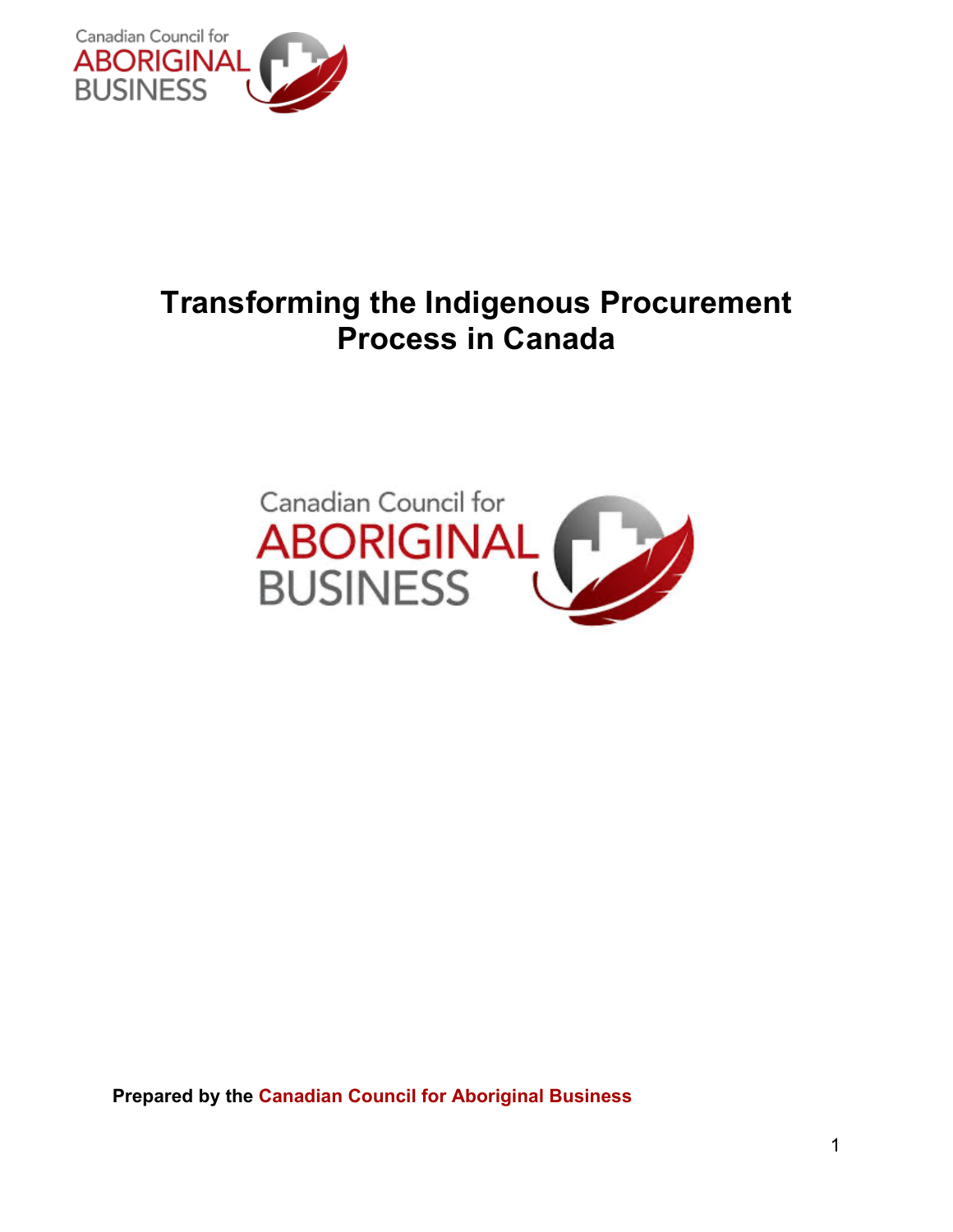

| Minister Anand's Announcement of federal-wide measures to increase opportunities for |
|--------------------------------------------------------------------------------------|
|                                                                                      |
|                                                                                      |
|                                                                                      |
| Build mechanisms through Federal Councils for collaborative effort across            |
| Build meaningful relationships and partnerships with Indigenous communities and      |
| Build meaningful relationships with Indigenous organizations and businesses at the   |
| Hold federal officials with delegated authorities responsible for Indigenous         |
|                                                                                      |
|                                                                                      |
|                                                                                      |
|                                                                                      |
|                                                                                      |
|                                                                                      |
|                                                                                      |
|                                                                                      |
|                                                                                      |
|                                                                                      |
| Establish a series of Mandatory Minimum Indigenous Requirements (MMIRs) 11           |
| Establish a series of Mandatory Indigenous Set Asides (MISAs)11                      |
|                                                                                      |
| Establish a series of policies to support Indigenous hospitality businesses 11       |
|                                                                                      |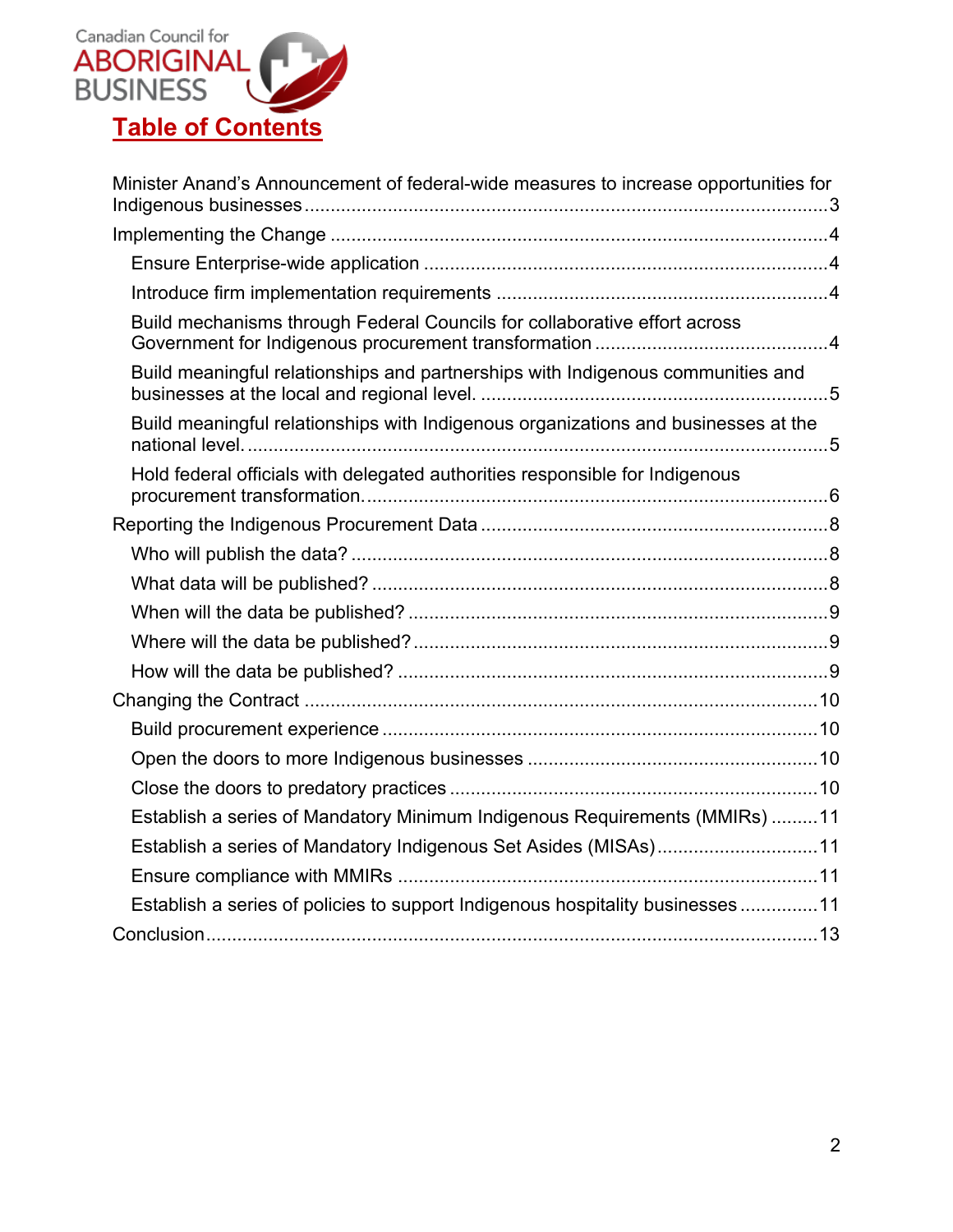

# **Transforming the Indigenous Procurement Process in Canada**

The Canadian Council for Aboriginal Business (CCAB) presents this public policy paper to identify a series of actions that would support the successful implementation of the 5% Indigenous Procurement Requirement of every Federal organization. Specially, this paper will:

- 1. Provide public policy recommendations drawing upon the Literature Review "Transforming the Indigenous Procurement Process in Canada: A Literature Review, Qualitative Analysis, and Recommendations" by Okwaho Equal Source as well as CCAB's published research and public policy work; and
- 2. Identify appropriate Federal mechanisms and practices that would need to change to successfully implement the proposed policy recommendations

# **Minister Anand's Announcement of federal-wide measures to increase opportunities for Indigenous businesses1**

On August 6, 2021, the Government of Canada announced that it had begun to implement a "mandatory requirement for federal departments and agencies to ensure a minimum of 5% of the total value of contracts are held by Indigenous businesses."

This requirement also includes public reporting and will be phased in over 3 years, beginning this year, with full implementation expected by 2024.

Given that every federal department and agency is required to direct 5% of their procurement spend to Indigenous businesses, the public policy recommendations below are designed to be of general application across the Government of Canada.<sup>2</sup> Some of the recommendations below reiterate the implementation guidance found in CCAB's first public policy paper: "Creating the Conditions for Success: Implementing the 5% Procurement Requirement." Where this occurs, CCAB has endeavoured to provide additional detail and advice.

<sup>1</sup> https://www.canada.ca/en/public-services-procurement/news/2021/08/government-of-canada-announces-federal-wide-measuresto-increase-opportunities-for-indigenous-businesses.html

 $^2$  Additional public policy advice, tailored for specific Federal organizations, would likely help them to reach their targets before 2024. CCAB welcomes the opportunity to work with every Federal organization to help them achieve their 5% procurement requirement.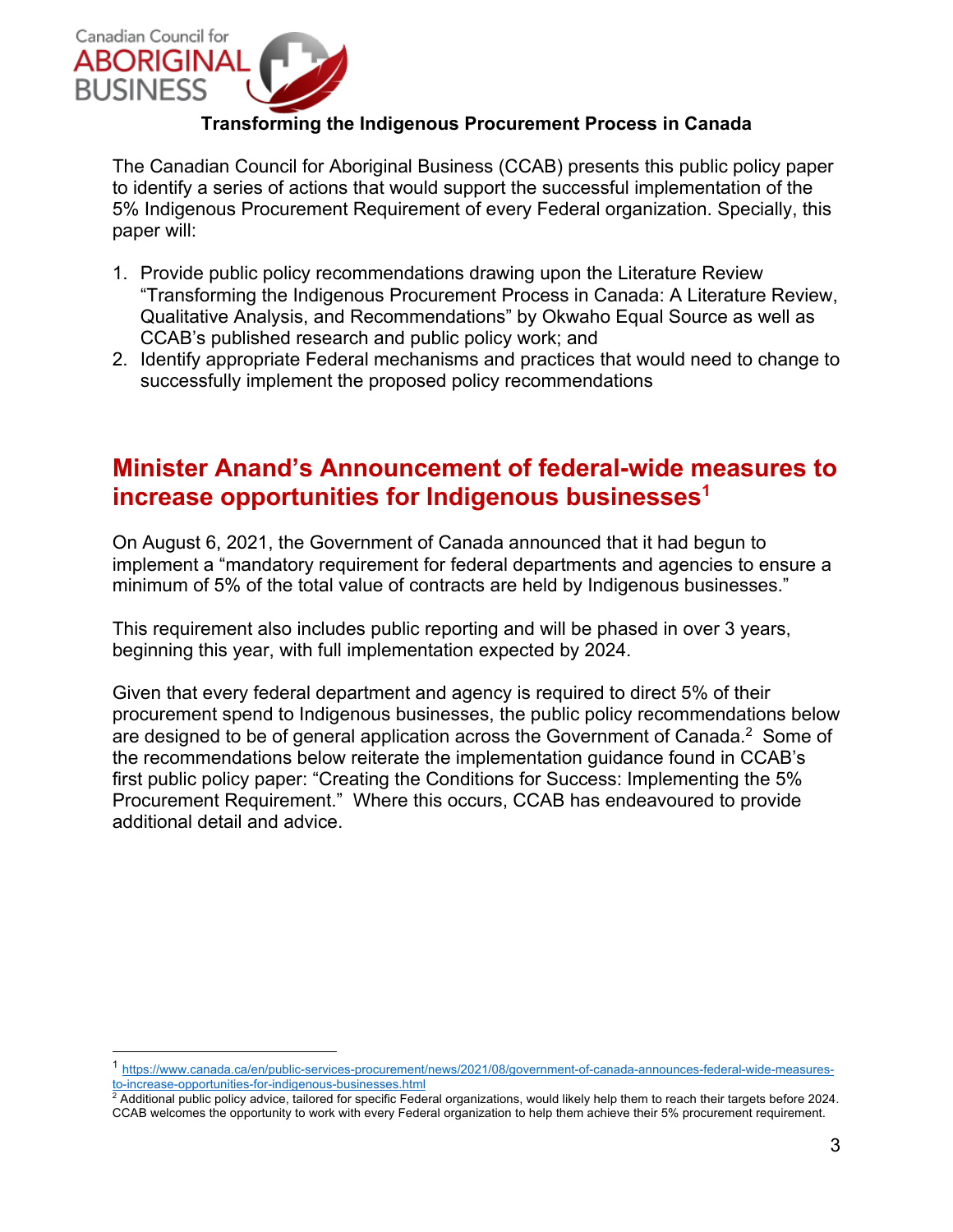

# Ensure Enterprise-wide application

The announcement by Minister Anand on August 6, 2021, noted that the new mandatory 5% procurement requirement applies to "federal departments and agencies." Additional clarity should be provided to ensure that this mandatory procurement requirement will apply to every Government of Canada "organization": department, agency, crown corporation and special operating agency. All 206 federal organizations should report their spend from Indigenous businesses.

#### **Recommendations:**

• Public Services and Procurement Canada (PSPC) provide clarity that this mandatory 5% procurement requirement applies to all 206 federal organizations, ensuring all report their spend from Indigenous businesses.

# Introduce firm implementation requirements

As announced, the 5% procurement requirement will be phased in over 3 years, beginning this year, with full implementation expected by 2024. However, annual targets were not provided.

# **Recommendations:**

Every federal organization should meet their annual spending requirements, following the proposed implementation schedule:

- Year 1 (Fiscal 2021-2022): 1% of the total value of contracts are held by Indigenous businesses
- Year 2 (Fiscal 2022-2023): 3% of the total value of contracts are held by Indigenous businesses
- Year 3 (Fiscal 2023-2024): 5% of the total value of contracts are held by Indigenous businesses

Build mechanisms through Federal Councils for collaborative effort across Government for Indigenous procurement transformation

An all-of-government approach will be necessary to support every federal organization to meet their 5% Indigenous procurement requirement. This will be especially true of large infrastructure projects that may require contributions from multiple departments/agencies. It will also support the sharing of best practices amongst local procurement officers.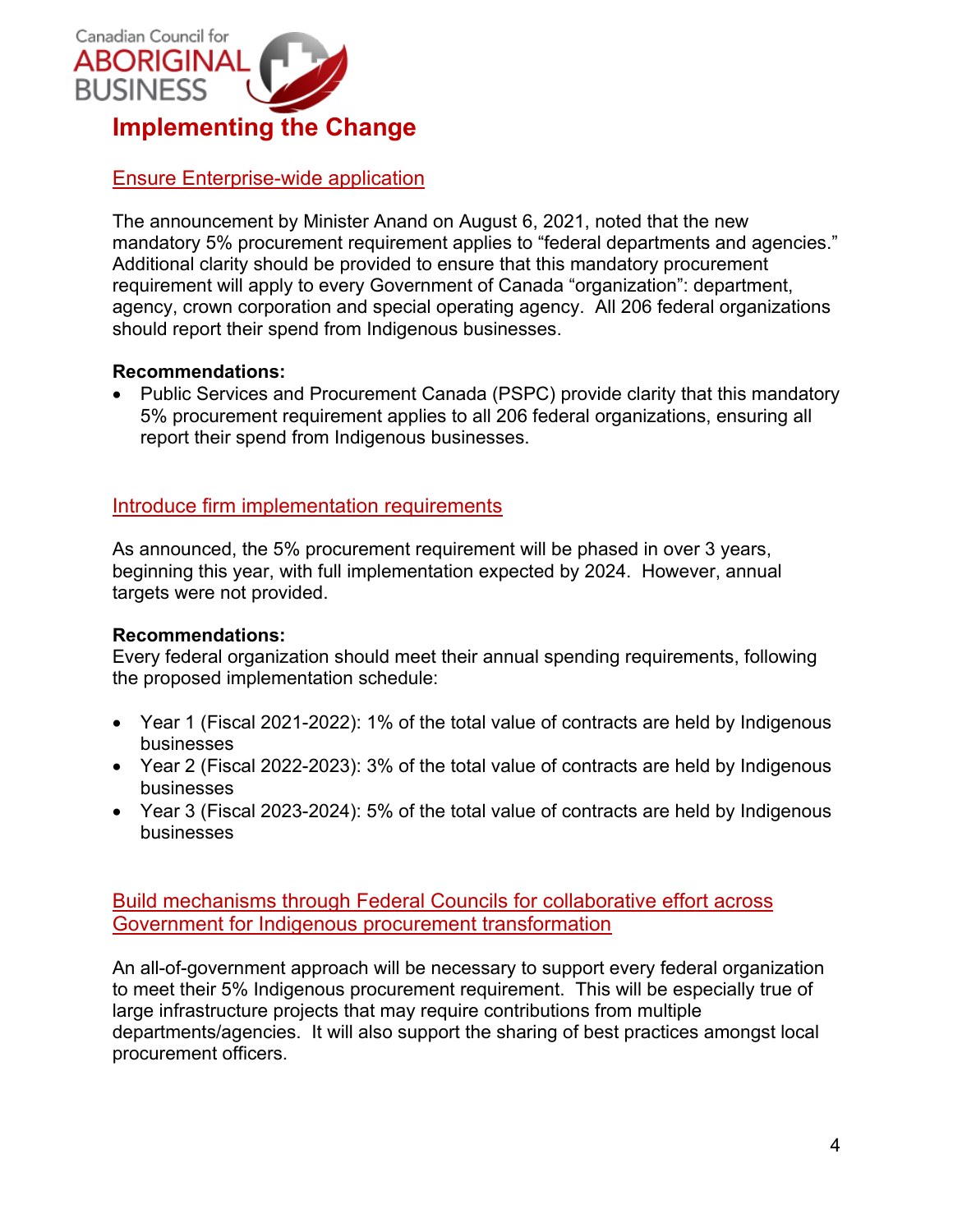

• Ensure that every regional Federal Council has an Indigenous procurement working group, composed of Senior Management and supporting procurement staff, that have been trained in how to work with Indigenous communities and businesses and ideally, have Indigenous procurement experience.

Build meaningful relationships and partnerships with Indigenous communities and businesses at the local and regional level.

Building relationships with Indigenous communities and businesses at the local and regional level will take considerable time and resources. They should not be referred to as "stakeholder consultations". The vision should be to build meaningful and mutually beneficial partnerships: Indigenous partners learning how to benefit from federal procurement opportunities, federal officials learning how to meaningfully fulfill the Truth and Reconciliation Calls to Action and their obligations within the United Nations Declaration on the Rights of Indigenous Peoples.

#### **Recommendations:**

- PSPC regional officials, who have experience working with Indigenous partners, lead the outreach to Indigenous businesses, communities and organizations in their regions and propose that their respective PSPC Regional Office act as a single point of contact for all procurement inquires.
- PSPC regional officials undertaking this outreach, should work with an Indigenous organization, at either the regional or national level to build Indigenous institutional capacity and support the Indigenous partners.

Build meaningful relationships with Indigenous organizations and businesses at the national level.

Recognizing that many Indigenous businesses that have national and increasingly, international scope, they can contribute to federal procurement needs across Canada and at Canada's 178 missions in 110 countries and economies.

National Indigenous organizations have the national and international business networks<sup>3</sup> that can make the meaningful connections and provide capacity support to Indigenous businesses that can benefit from national and international procurement opportunities. This will further support the Government of Canada's commitments to fulfilling the Truth and Reconciliation Calls to Action and their obligations within the United Nations Declaration on the Rights of Indigenous Peoples.

<sup>&</sup>lt;sup>3</sup> This includes the three Indigenous Export Missions that CCAB has led since December 2020, and will led two more before the end of January 2021.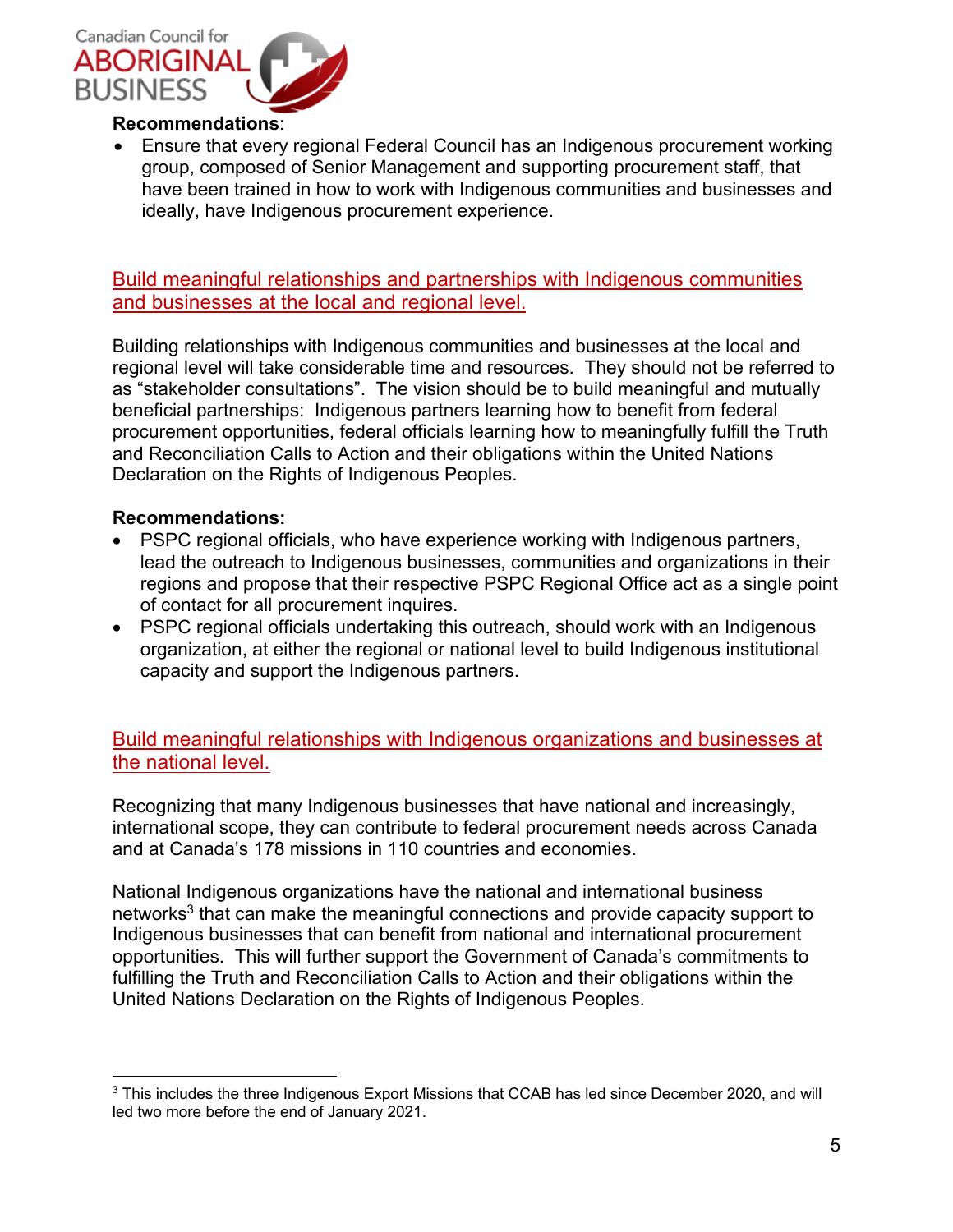

- PSPC identify PSIB set-aside opportunities and large-scale contractors for Indigenous services providers with national and international scope and work with National Indigenous organizations to make meaningful connections to Indigenous businesses that have the capacity to deliver on these contracts.
- Global Affairs Canada (GAC), identify opportunities where Indigenous businesses can bid for procurement contracts in other countries and then work with National Indigenous organizations to make meaningful connections to Indigenous businesses that have the capacity to deliver on these contracts. This includes opportunities for international Indigenous-to-Indigenous joint ventures.
- GAC identify opportunities where Indigenous businesses can bid for procurement contracts to service the Government of Canada's Missions abroad and then work with National Indigenous organizations to make meaningful connections to Indigenous businesses that have the capacity to deliver on these contracts.

# Hold federal officials with delegated authorities responsible for Indigenous procurement transformation.

Federal procurement is the aggregation of thousands of daily buying decisions by thousands of Government officials. All these purchases must be approved by those with delegated authorities pursuant to the authorities indicated in sections 7, 32, 33 and 34 of the Financial Administration Act (FAA). As a result, these federal officials with delegated authorities need to contribute to their organization's 5% Indigenous procurement requirements, through their procurement decisions, regardless of size.

# **Recommendations:**

- Amend the Directive on Delegation of Spending and Financial Authorities<sup>4</sup> to make Indigenous procurement training mandatory for every federal official seeking to obtain delegated authorities that would permit them to make purchases on behalf of the Government of Canada.
- Mandate the inclusion of the 5% Indigenous procurement target in the Performance Management Agreement (PMA) of every Deputy Minister and ensure that this target is tied to their executive Performance Award.
- Mandate the inclusion of 5% Indigenous procurement targets in the PMAs of every federal official with delegated authorities and ensure that these targets are tied to the executive Performance Awards at every level.
- Amend the Government of Canada's Directive on Performance Management, Section 4.1.2 to read as follows: "Determining, in consultation with the deputy head, the departmental criteria for talent management plans, including Indigenous procurement targets, in accordance with the appendix to this directive."
- Amend the Government of Canada's Standard on Performance Management, specifically, A.2.2.1.1, to read as follows: "Performance agreements must include: clear and measurable work objectives, with associated performance measures,

<sup>&</sup>lt;sup>4</sup> https://www.tbs-sct.gc.ca/pol/doc-eng.aspx?id=32503&section=html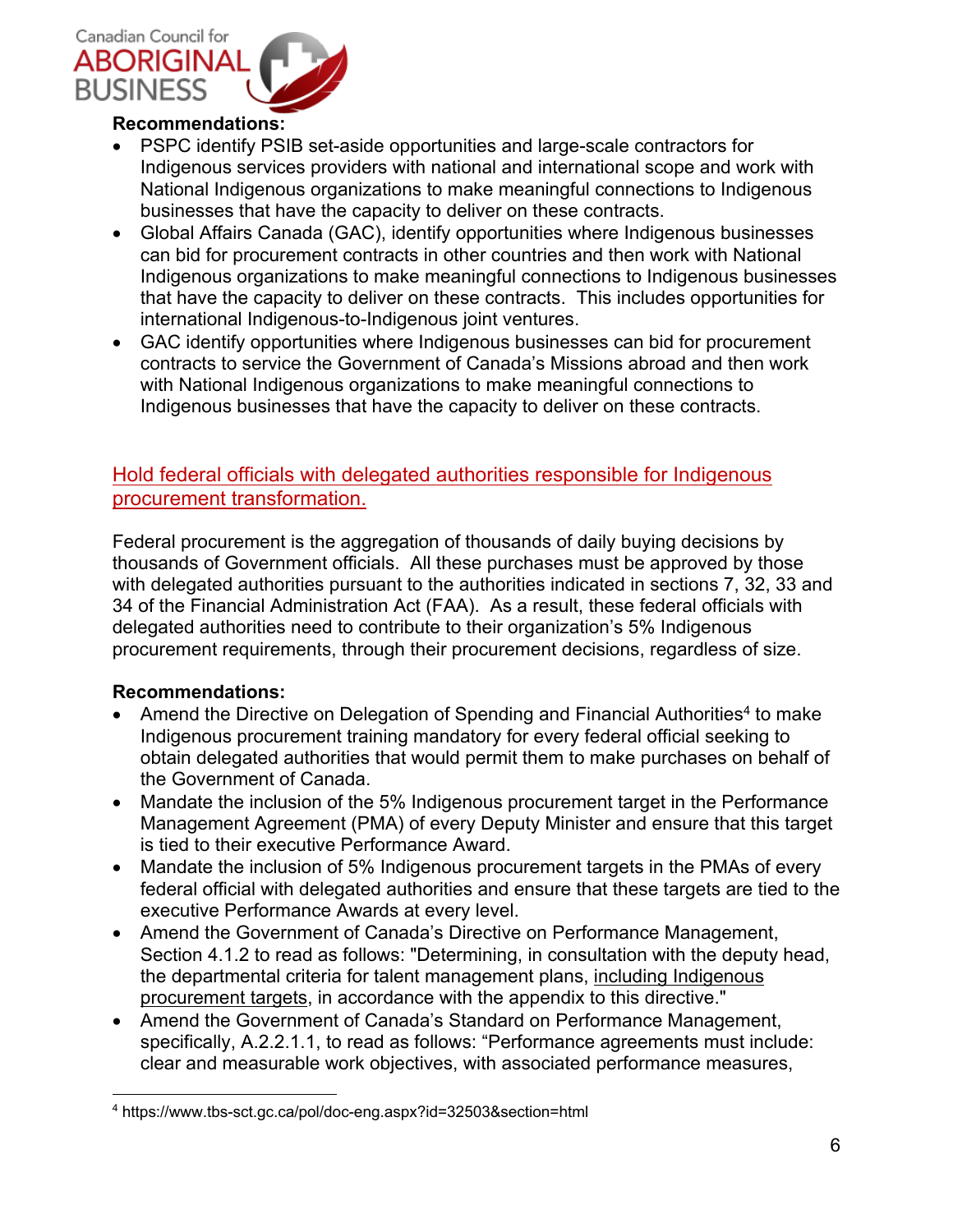

including Indigenous procurement targets, that are linked to the priorities of the organization and of the Government of Canada."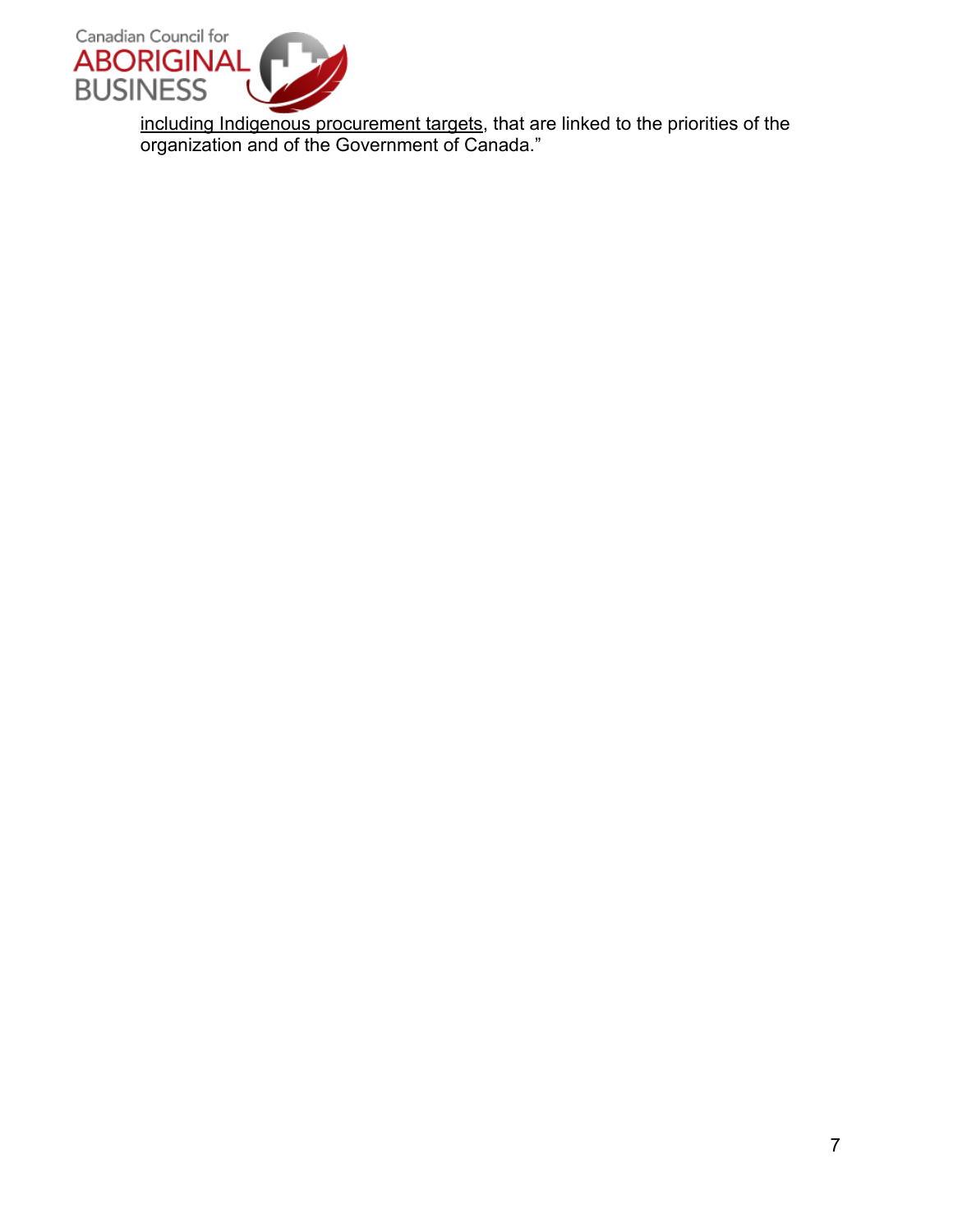

# **Reporting the Indigenous Procurement Data**

CCAB first noted the need for every Federal organization to report annually on progress towards reaching a 5% procurement target in its research report: Industry and Inclusions (2019). Since that time, CCAB has refined its public policy recommendations to address specific questions pertaining to the Government of Canada's data assets, with respect to Indigenous procurement and the need for regular and consistent public reporting on Indigenous procurement spend.

The level of specificity, presented below as responses to a series of questions, is designed to provide clear and helpful guidance to Federal officials. Most importantly, this guidance should ensure that the Federal Indigenous procurement data assets are of the highest quality and greatest use for Indigenous Nations, Leaders, and Institutions.

# Who will publish the data?

#### **Recommendation:**

Every Government of Canada organization: department, agency, crown corporation and special operating agency, totalling206 federal organizations, will report their spend from Indigenous businesses.

# What data will be published?

# **Recommendation:**

Similar to the Commonwealth Government of Australia,<sup>5</sup> the Government of Canada would report the following information pertaining to Indigenous procurement:

- Organization Name (department, agency, crown corporation or special operating agency)
- Organization's numerical contract target
- Organization's contract count against the target
- Organization's contract value target (5% in 2023-2024)
- Organization's contract value against the target
- Organization's data for (b), (c), (d), and (e) for previous five fiscal years, for those years that data are available
- Organization's Mandatory Set Aside Results (MSR) for previous five fiscal years
- Organization's Mandatory Minimum Indigenous participation requirements (MMR) for previous five fiscal years
- Names of Companies with active MMR contracts
- Names of Companies with history of meeting their MMR commitments.
- Names of Companies with history of failing to meet their MMR commitments.

<sup>5</sup> https://www.niaa.gov.au/indigenous-affairs/economic-development/indigenous-procurement-policy-ipp#data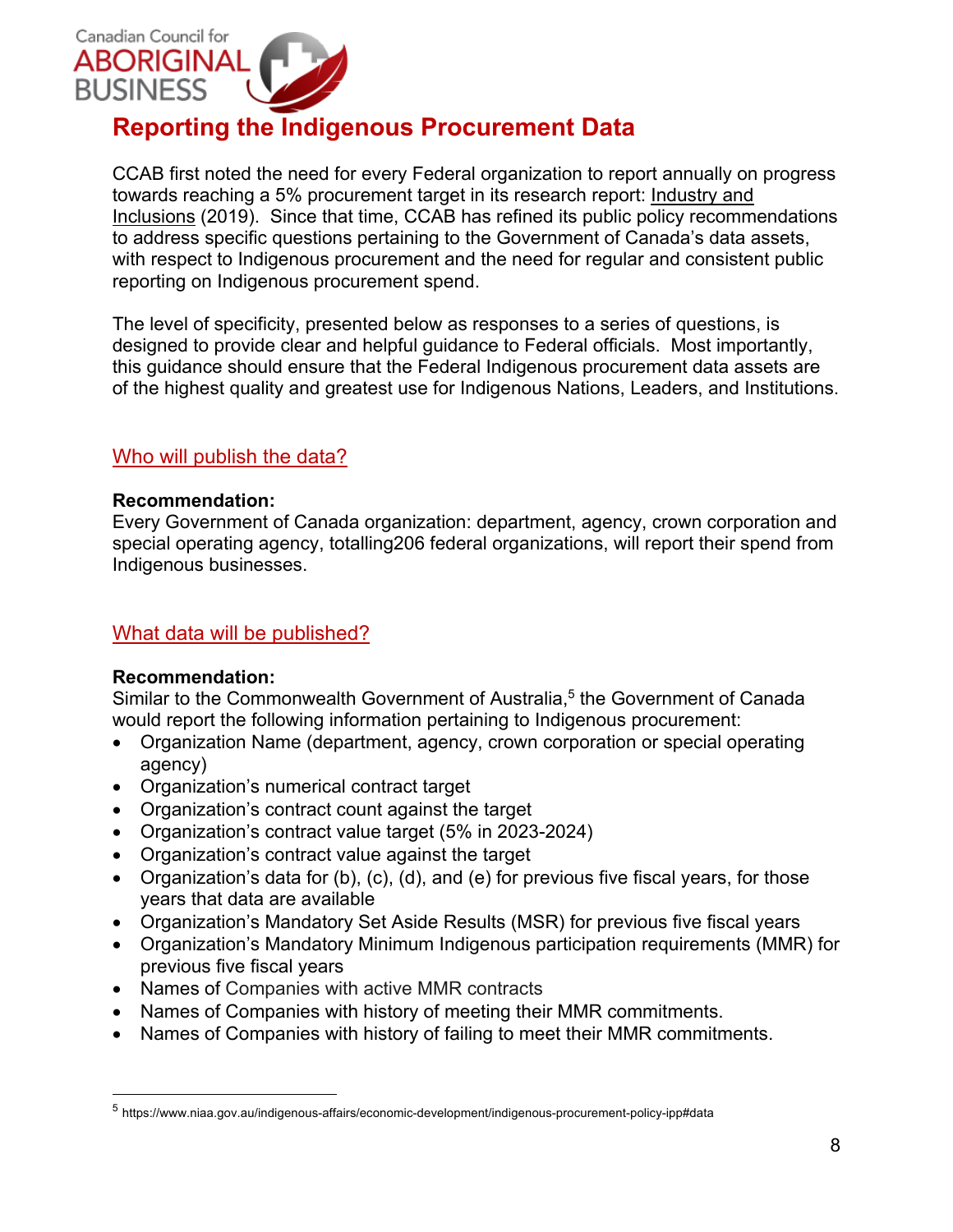

When will the data be published?

# **Recommendation:**

• Full data to be reported on an annual basis. Present fiscal year data to be presented through every Federal Organization's submission reporting on spending and operations through the Main and Supplementary Estimates

# Where will the data be published?

#### **Recommendation:**

• Full data to be published on the PSPC website, with links from ISC and CIRNAC websites, and through the Government of Canada's Open Data Portal.<sup>6</sup> Every Federal Organization will present the Indigenous procurement datasets as outlined above, through their annual Departmental Plans and Departmental Reports.

# How will the data be published?

#### **Recommendation:**

- Full data will be available in table format on the PSPC website. Full data will also be available in a downloadable machine-readable format from the PSPC website and from the Government of Canada's Open Data Portal.
- Full data will also be available for rending on the Federal Geospatial Platform<sup>7</sup> basemap, which is administered by Natural Resources Canada.

<sup>6</sup> https://open.canada.ca/en/open-data

<sup>7</sup> https://www.nrcan.gc.ca/earth-sciences/geomatics/canadas-spatial-data-infrastructure/geospatial-communities-and-canadiangeosecretariat/federal-geospatial-platform/11031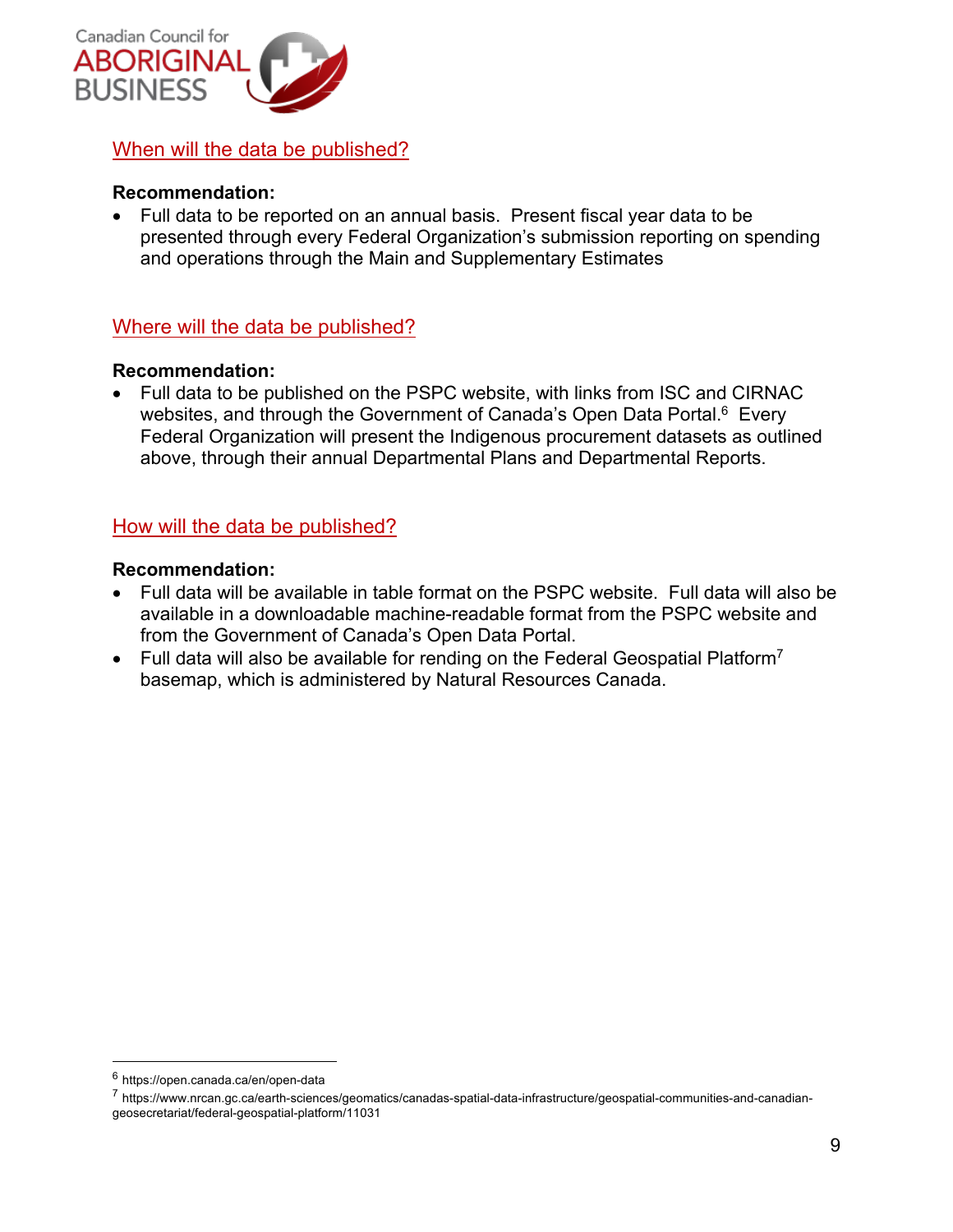

# Build procurement experience

Research work conducted by Okwaho Equal Source and research work conducted by CCAB, has shown that the average size of federal contracts and the complicated government procurement process act as a meaningful barrier for Indigenous businesses obtaining federal procurement contracts.

#### **Recommendation**:

• Amend the Treasury Board Contracting Policy to introduce a new "micro contract" policy for federal contracts of less than \$10,000.00. These micro contracts would be exclusive Indigenous set-asides and would be written in plain-language.

The goal of these micro contracts would be to reduce the barrier to entry for Indigenous businesses seeking federal procurement opportunities and build familiarity with the federal procurement process, albeit, through a simplified process.

#### Open the doors to more Indigenous businesses

Inconsistencies in the sole-source limits amongst federal organizations can cause confusion for Indigenous businesses and organizations. Furthermore, the low threshold for sole-source contracts, typically \$25,000.00, makes the sole-source opportunity moot for most substantive work.

#### **Recommendations**:

- Amend the Treasury Board Contracting Policy to establish a new enterprise-wide threshold for sole-source contracts of \$100,000.00 for Indigenous businesses.
- The goal of this change would be to encourage federal officials to procure from Indigenous businesses, through simplifying the contracting process for those contracts less than \$100,000.00 in value. It would also provide consistency for Indigenous businesses and provide an equity measure that will help them to obtain contracts less than \$100,000.00 in value on par with non-Indigenous businesses.

#### Close the doors to predatory practices

Phantom joint ventures, where an Indigenous partner is used as a front by a non-Indigenous business to obtain a contract set-aside, corrodes the integrity of an Indigenous procurement policy. If a Joint Venture purports to be Indigenous owned, a majority of the profit must be retained by the Indigenous partner.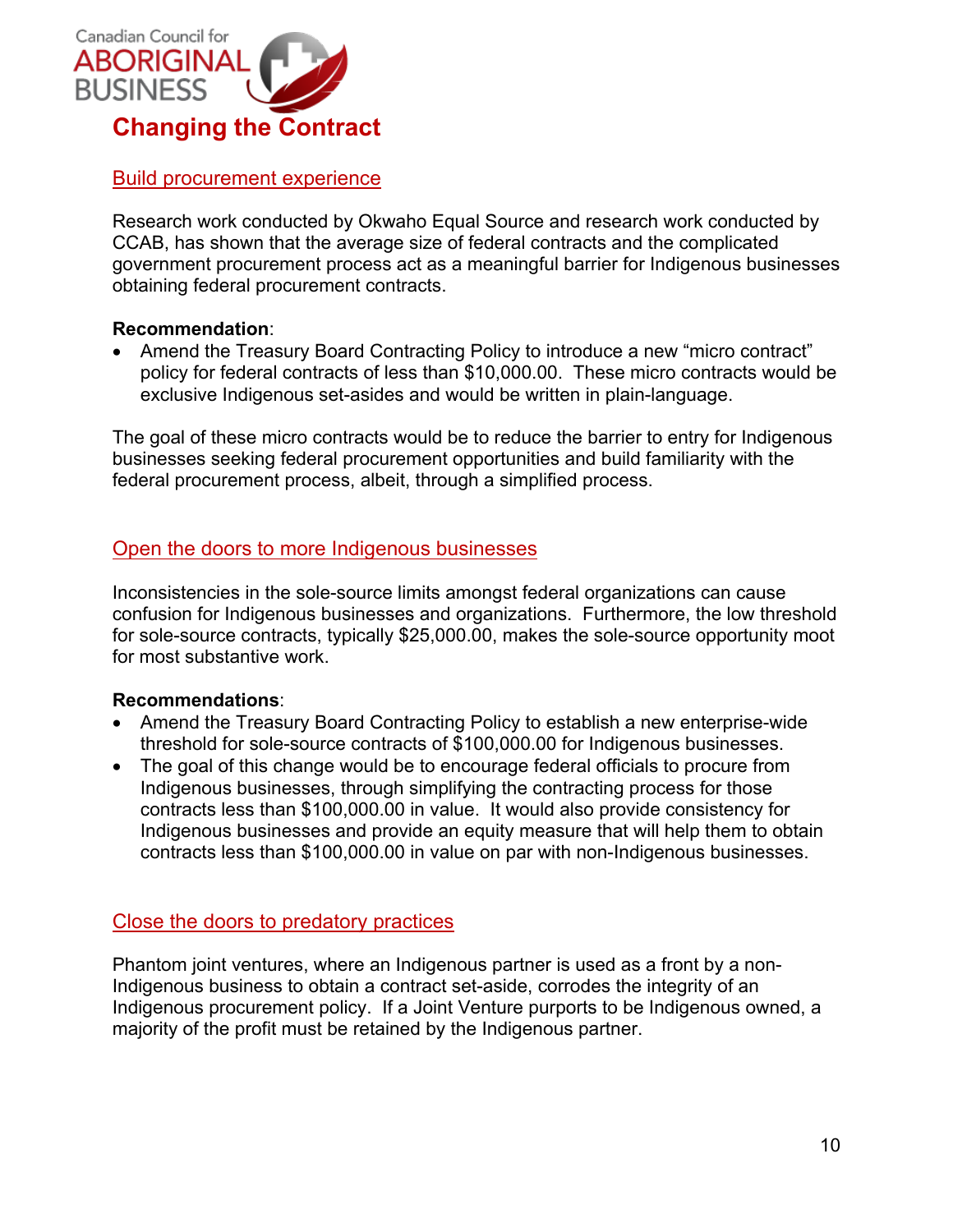

• Stipulate in the Treasury Board Contracting Policy that an Indigenous owned Joint Venture should be defined as 51% Indigenous owned and an attestation be provided stating that 51% of the gross profit margin being retained by the Indigenous partner.

# Establish a series of Mandatory Minimum Indigenous Requirements (MMIRs)

**Recommendations**: Amend the Treasury Board Contracting Policy to establish the following MMIRs:

- 5% of the contract value for all federal contracts more than \$5,000,000.00.
- 5% of the contract value for all federal contracts in regions or communities where Indigenous people make up at least 51% of the population and where the Indigenous population will be the recipient of the good, service or construction.

# Establish a series of Mandatory Indigenous Set Asides (MISAs)

**Recommendations**: Amend the Treasury Board Contracting Policy establish the following MISAs:

- 5% of all federal contracts between \$100,000.00 to \$200,000.00 (inclusive).
- 5% of all federal contracts in regions or communities where Indigenous people make up at least 51% of the population and where the Indigenous population will be the recipient of the good, service or construction.
- 5% of all Grants and Contributions funding for federal business programs.

# Ensure compliance with MMIRs

#### **Recommendations**:

- Require bidders to submit an Indigenous content plan that demonstrates how they will achieve their requirements under the MMIRs.
- Award points to those bidders with a history of fulfilling their MMIR commitments.
- Conversely, deduct points to those bidders with a history of failing to meet their MMIR commitments.
- Mandate the sharing of each primary contractor's MMIR set asides history across all federal organizations.

# Establish a series of policies to support Indigenous hospitality businesses

When planning travel for work or hosting an event, mandate that federal employees need to undertake the following actions before their Delegated Authorities approve their travel and/or event plans.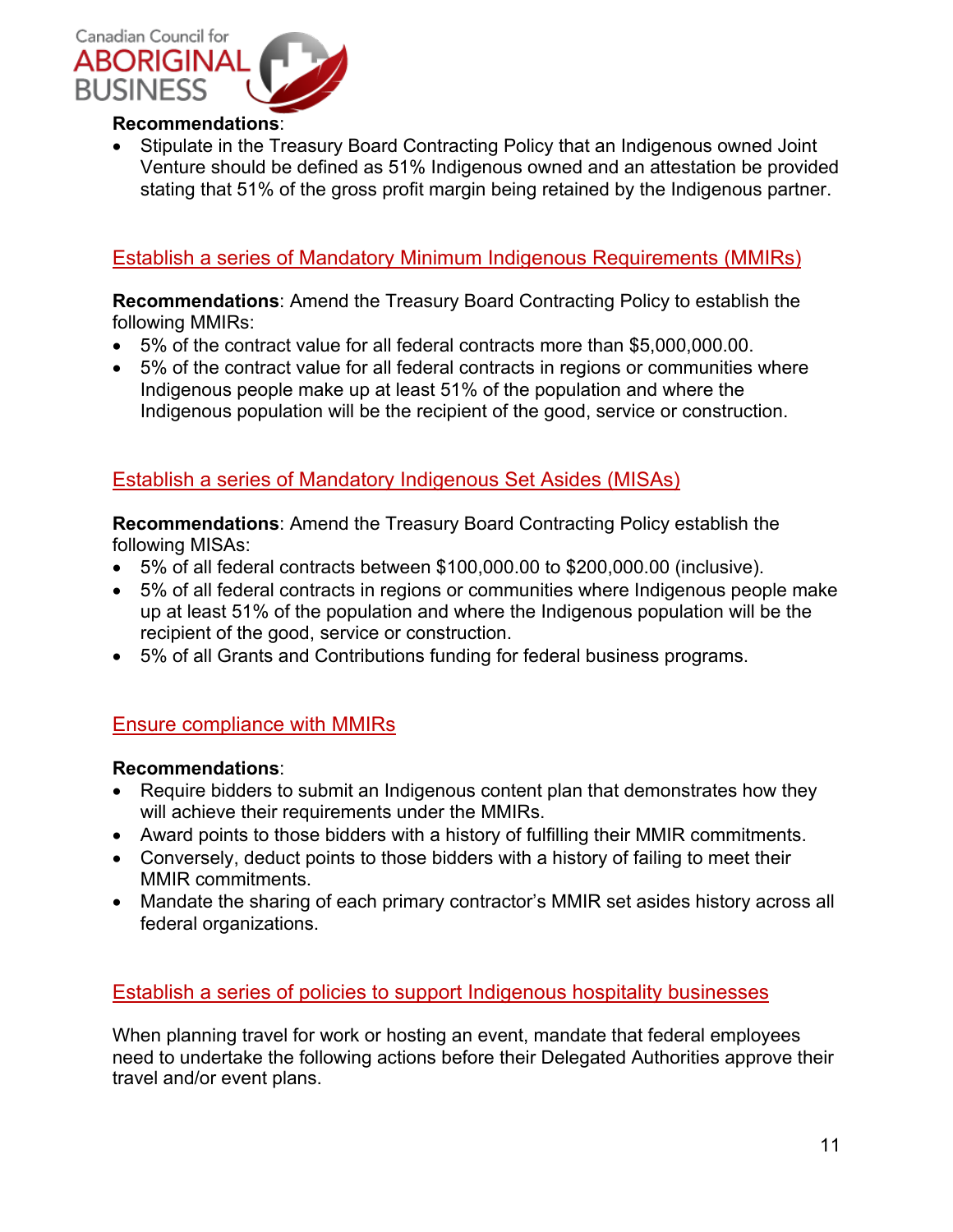

- Present at least one quote from an Indigenous hospitality company (event space, food & beverage, etc.). If this is not possible, the federal official must provide an explanation as to why they were not able to obtain a quote.
- Amend the National Joint Council's Travel Directive to mandate that Government employees must stay at an Indigenous-owned facility (hotel, motel, inn, etc.) when travelling for work. If this is not possible, the federal official must provide an explanation as to why they were not able to stay at an Indigenous-owned facility.